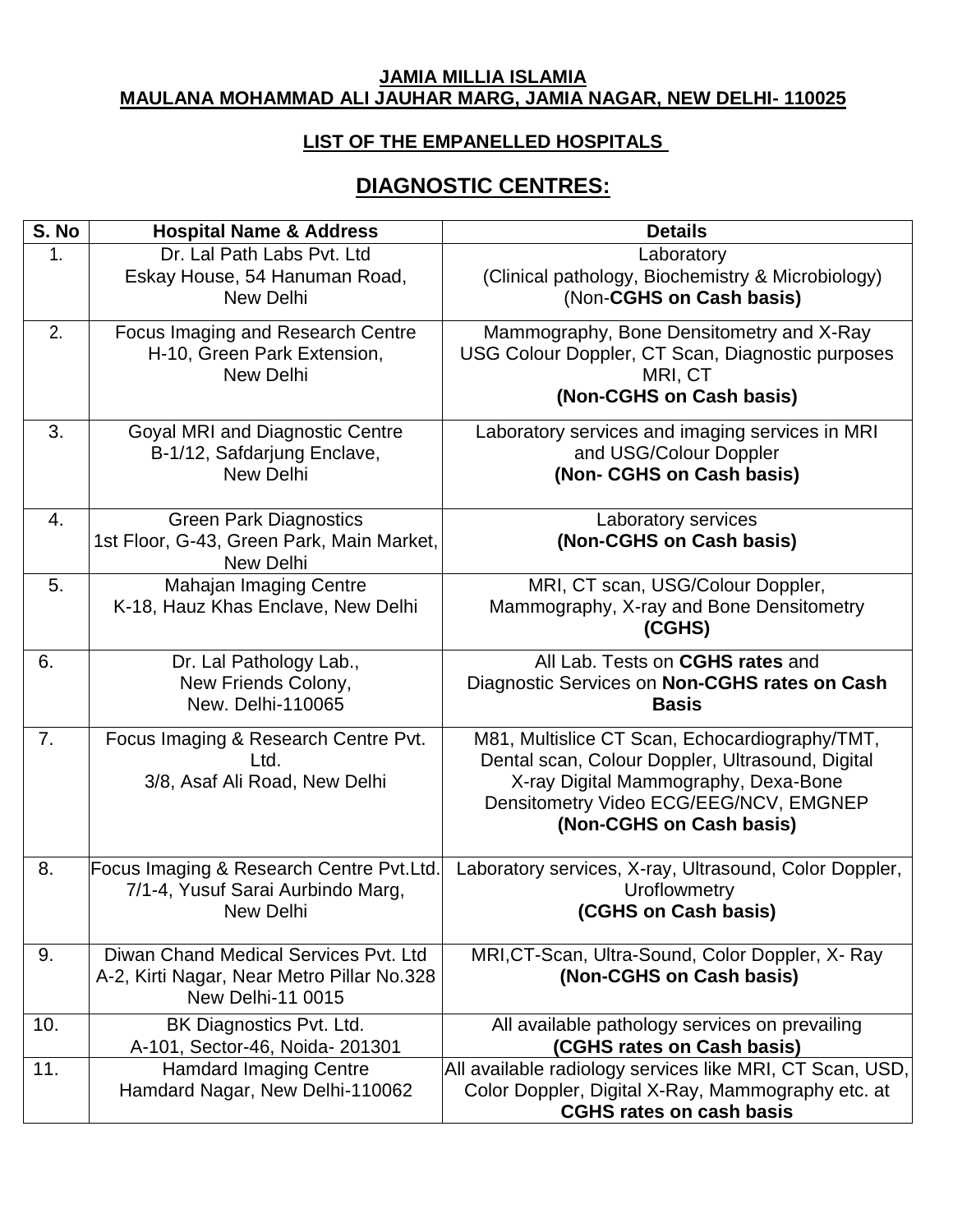# **EYE HOSPITALS**

| $\overline{\mathsf{S}}$ . No | <b>Hospital Name &amp; Address</b>                                                       | <b>Details</b>                             |
|------------------------------|------------------------------------------------------------------------------------------|--------------------------------------------|
| 1.                           | Centre for Sight                                                                         | Cataract Glaucoma, Retina Medical Vitreo-  |
|                              | Safdarjung Enclave & also Centre for Sight                                               | retinal Surgery, Strabismus, Oculoplasty   |
|                              | Fortis Escorts Hospital, Okhla, New Delhi-25                                             | and Adnexa and other specialized treatment |
|                              |                                                                                          | (Non-CGHS)                                 |
| 2.                           | Chaudhary Eye Centre & Laser Vision,                                                     | Cataract Glaucoma, Retina Medical Vitreo-  |
|                              | 4802/24, Bharat Ram Road, Darya Ganj,                                                    | retinal Surgery, Strabismus, Oculoplasty   |
|                              | <b>New Delhi-110002</b>                                                                  | and Adnexa and other specialized treatment |
|                              |                                                                                          | (CGHS on Cash basis)                       |
|                              |                                                                                          |                                            |
| 3.                           | Venu Eye Institute & Research Centre                                                     | Cataract Glaucoma, Retina Medical Vitreo-  |
|                              | 1/31, Sheikh Sarai, Institutional Area,                                                  | retinal Surgery, Strabismus, Oculoplasty   |
|                              | New Delhi-110017                                                                         | and Adnexa and other specialized treatment |
|                              |                                                                                          | except Orbital Surgery                     |
|                              |                                                                                          | (Non-CGHS on Cash basis)                   |
| 4.                           | Eye 7 Chaudhary Eye Centre & Laser Vision                                                | All available IPD & OPD Treatment on       |
|                              | 34, Ring Road, Lajpat Nagar-IV,                                                          | (CGHS)/ Cashless                           |
|                              | New Delhi-110024                                                                         |                                            |
|                              |                                                                                          |                                            |
| 5.                           | Venu Eye Institute & Research Centre,                                                    | All available facilities on                |
|                              | Dhankot, Gurgaon                                                                         | (Non-CGHS on Cash basis)                   |
|                              |                                                                                          |                                            |
| 6.                           | <b>Shroff Eye Centre</b>                                                                 | All available facilities on                |
|                              | 110- Commercial Plaza, Radisson Suitesm                                                  | (Non-CGHS on Cash basis)                   |
|                              | Behind Ansal's Time Square Building, B-Block,<br>Sushant Lok Phase-I, Sector-27, Gurgaon |                                            |
|                              |                                                                                          |                                            |
| 7.                           | Dr. Shroff's Charity Eye Hospital                                                        | All available facilities on                |
|                              | 5027, Kedarnath Road, Daryaganj, New Delhi                                               | (CGHS on Cash basis)                       |
|                              |                                                                                          |                                            |
| 8.                           | Banarsidas Chandiwala Institute of Medical                                               | All available IPD & OPD Treatment on       |
|                              | Sciences, Chandiwala Estate, Maa Anandmai                                                | (CGHS on Cash basis)                       |
|                              | Marg, Kalkaji, New Delhi-110019                                                          |                                            |
| 9.                           | Sujan Mohinder Hospital                                                                  | All available IPD & OPD Treatment on       |
|                              | New Friends Colony, New Delhi                                                            | (Non-CGHS on Cash basis)                   |
|                              |                                                                                          |                                            |
| 10.                          | Visitech Eye Centre                                                                      | All available IPD & OPD Treatment on       |
|                              | R-13, Greater Kailash, New Delhi-110048                                                  | (CGHS on Cash basis)                       |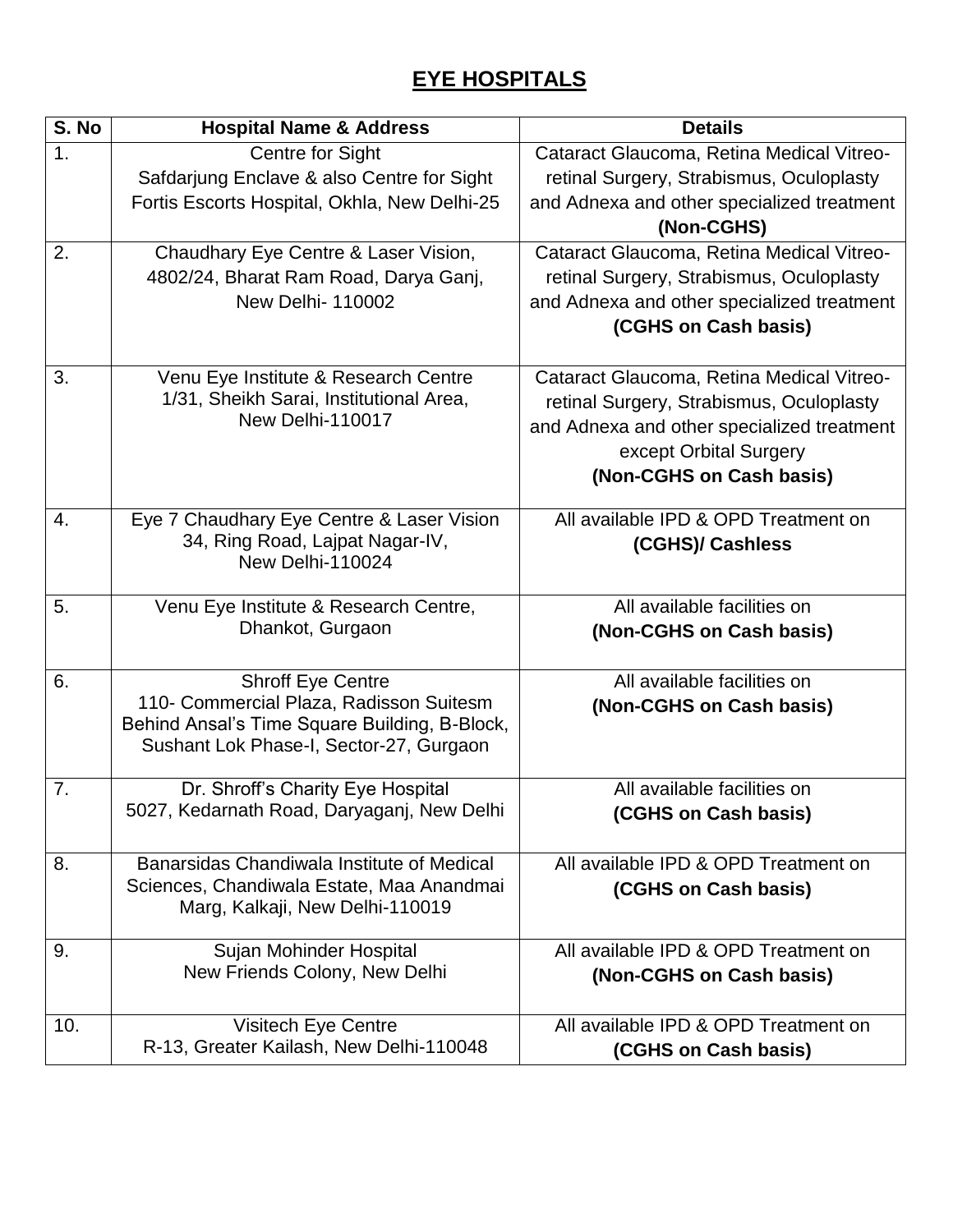## **HOSPITALS**

| S.No | <b>Hospital Name &amp; Address</b>                                                                                      | <b>DETAILS</b>                                                                                                                                                                                                                                                                                                                                                                                    |
|------|-------------------------------------------------------------------------------------------------------------------------|---------------------------------------------------------------------------------------------------------------------------------------------------------------------------------------------------------------------------------------------------------------------------------------------------------------------------------------------------------------------------------------------------|
| 1.   | <b>Bansal Hospital</b><br>A 1, New Friends Colony, New Delhi 110065                                                     | Only OPD Services on<br><b>CGHS-cash basis</b>                                                                                                                                                                                                                                                                                                                                                    |
| 2.   | Batra Hospital and Medical Research Centre<br>1, Tughlakabad Institutional Area, Mehrauli<br>Badarpur Road, New Delhi   | Neurosurgery, Nephrology including Dialysis,<br><b>Urology &amp; Oncology</b><br>(CGHS/Cashless for IPD Services)<br><b>OPD on Cash basis</b>                                                                                                                                                                                                                                                     |
| 3.   | Dr. B.L. Kapur Memorial Hospital<br>5, Pusa Road, Near Rajender Place,<br>Metro Station, New Delhi -110005              | General Medicine, General Surgery, OBS &<br>Gynaecology Paediatrics, Gastroenterology and<br>GI surgery, Endoscopy/Laparoscopy,<br>Orthopaedics including Joint Replacement,<br>Cardiology & Cardiothoracic Surgery, Urology,<br>Nephrology, Dialysis, Neurology Neuro-Surgery,<br>ENT, Eye, Dental, Medical/Surgical & Radiation<br>Oncology (Non-CGHS on Cash basis)                            |
| 4.   | Fortis Escorts Heart Institute & Research<br>Centre Ltd., Okhla Road, New Delhi                                         | <b>Cashless Facility for IPD for Cardiology services</b><br>(Angiography, Angioplasty, Stenting,<br>Valvuloplasty and Cardiothoracic and Vascular<br>Surgeries CTVS) Gastroenterology with GI<br>Surgeries, Urology, Nephrology including Dialysis<br>& Medicine.<br>All OPD consultations, Investigations, Radiology<br>services etc. will be charged as per CGHS rates<br>on Cash payment basis |
| 5.   | <b>Max Smart Super Specialty Hospital</b><br>Saket, New Delhi-110017                                                    | Gastroenterology, Gynaecology & Medicine on<br>(CGHS/Cashless for IPD Services)                                                                                                                                                                                                                                                                                                                   |
| 6.   | Indraprastha Apollo Hospital,<br>Sarita Vihar, New Delhi                                                                | All available facilities on<br>(Non-CGHS on Cash basis)                                                                                                                                                                                                                                                                                                                                           |
| 7.   | Indian Spinal Injuries Centre<br>Sector C, Vasant Kunj, New Delhi-110070                                                | All available IPD & OPD Treatment on<br>(CGHS on Cash basis)                                                                                                                                                                                                                                                                                                                                      |
| 8.   | Metro Hospital & Heart Institute<br>Cardiology Wing, X-1, Sector-12 and<br>Multi Speciality Wing, Sector- 11, Noida, UP | All available IPD & OPD Treatment on<br>(CGHS on Cash basis)                                                                                                                                                                                                                                                                                                                                      |
| 9.   | Metro Hospital & Heart Institute<br>14 Ring Road, Laipat Nagar, New Delhi                                               | Cardiology & Cardiothoracic Vascular Surgery<br>(Non-CGHS on Cash basis)                                                                                                                                                                                                                                                                                                                          |
| 10.  | Institute of Liver & Biliary Sciences (ILBS)<br>D-1, Vasant Kunj, New Delhi                                             | All available IPD & OPD services<br>(CGHS on Cash basis)                                                                                                                                                                                                                                                                                                                                          |
| 11.  | <b>Max Super Speciality Hospital</b><br>2, Press Enclave Road, Saket<br>New Delhi-110017                                | Cardiology, Joint Replacement, Oncology on<br><b>Cashless basis for IPD.</b><br>(CGHS)                                                                                                                                                                                                                                                                                                            |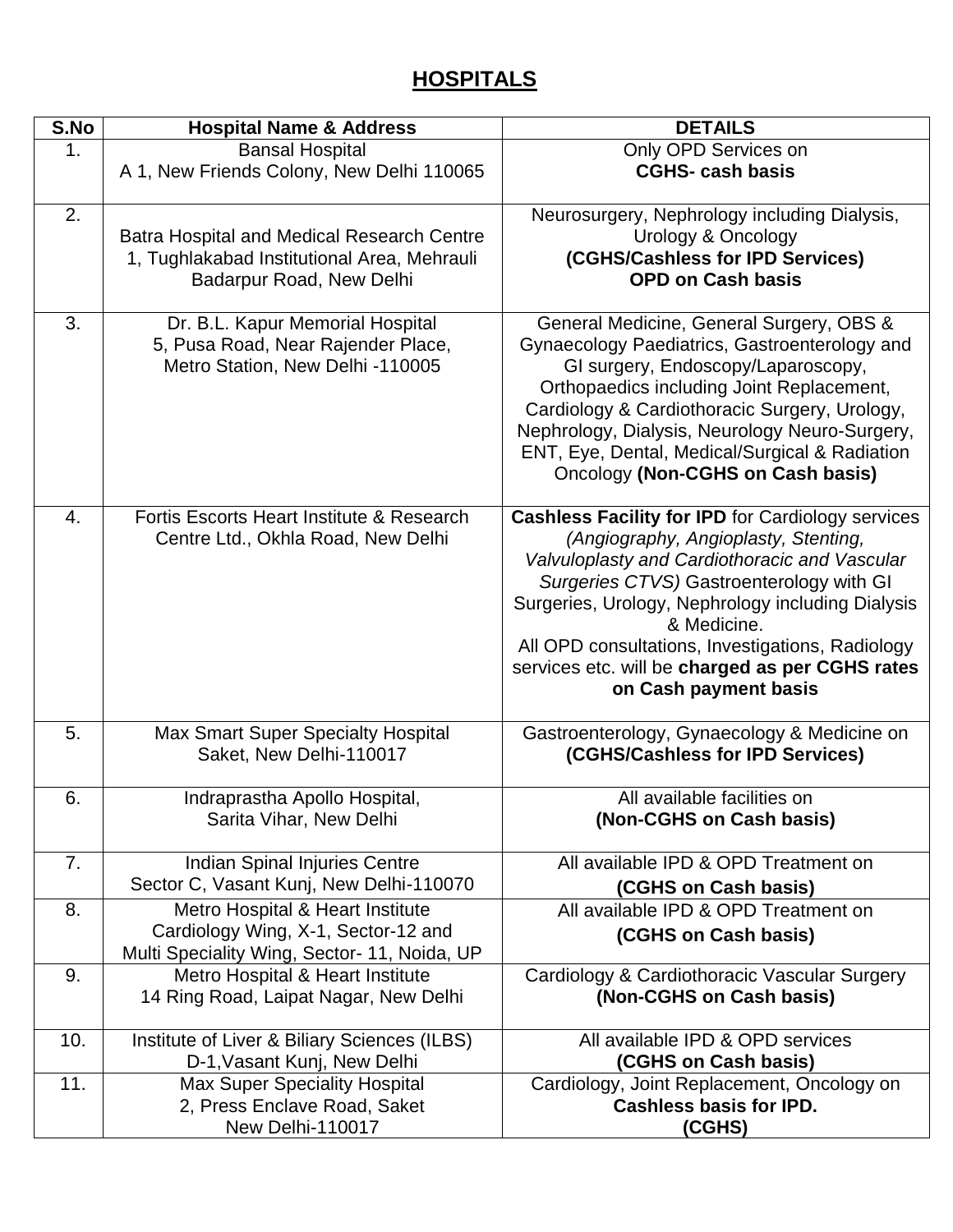| Mata Channan Devi Hospital<br>12.                                                                                                                       |                                     |
|---------------------------------------------------------------------------------------------------------------------------------------------------------|-------------------------------------|
|                                                                                                                                                         | General and specialized purpose for |
| C-1 Janakpuri, New Delhi -110058<br>Haemodialysis, Lithotripsy, TURP, Laparoscopic                                                                      |                                     |
| Surgery, IOL implant and Joint replacement                                                                                                              |                                     |
| (CGHS on Cash basis)                                                                                                                                    |                                     |
| 13.<br>Cardiology and Cardiac Surgery, Joint<br><b>Medanta Medicity</b>                                                                                 |                                     |
| Sector -38, Gurgaon<br>Replacement, Oncology, Surgical Medical &                                                                                        |                                     |
| Radiation Oncology, Kidney Transplant and                                                                                                               |                                     |
| Nephrology (CGHS on cash basis)                                                                                                                         |                                     |
| 15% discount on OPD prevailing Medanta                                                                                                                  |                                     |
| rates (Laboratory and Radiology)                                                                                                                        |                                     |
| Orthopaedics including Joint<br>14.<br><b>Max Super Speciality Hospital</b>                                                                             |                                     |
| Replacement, Cardiology & Cardiothoracic<br>(A Unit of Balaji Medical & Diagnostic                                                                      |                                     |
| <b>Research Centre</b><br><b>Surgery &amp; Oncology</b>                                                                                                 |                                     |
| (CGHS on Cash basis)<br>108-A, Indraprastha Extension, Patparganj,                                                                                      |                                     |
| Delhi-110092                                                                                                                                            |                                     |
| 15.<br>Moolchand Hospital,<br>Nephrology & ENT                                                                                                          |                                     |
| (CGHS/Cashless for IPD Services)<br>Lajpat Nagar III, New Delhi-110024<br>16.<br><b>National Heart Institute</b><br>Cardiology & Cardiovascular Surgery |                                     |
| (CGHS rates on Cash basis) &<br>49 Community Centre, East of Kailash                                                                                    |                                     |
| 20% discount on other IPD & OPD services<br><b>New Delhi</b>                                                                                            |                                     |
|                                                                                                                                                         |                                     |
| 17.<br>All available services in OPD / IPD consultation<br>Pushpanjali Crosslay Hospital Neurology                                                      |                                     |
| W-3, Sector-1, Vaishali, Ghaziabad<br>will be charged @ Rs 240/- but on                                                                                 |                                     |
| (CGHS on Cash basis)?                                                                                                                                   |                                     |
|                                                                                                                                                         |                                     |
| Rockland Hospital<br>18.<br>Interventional Cardiology & Cardiothoracic                                                                                  |                                     |
| B-33-34, Qutub Institutional Area, New Delhi<br>Surgery, General Medicine, General Surgery,                                                             |                                     |
| Obstetrics and Gynaecology, Paediatrics, ENT,                                                                                                           |                                     |
| Ophthalmology, Endoscopy Surgery with Joint                                                                                                             |                                     |
| replacement, Urology, nephrology, neurology and                                                                                                         |                                     |
| neurosurgery and diagnostics                                                                                                                            |                                     |
| (CGHS on Cash basis)                                                                                                                                    |                                     |
| 19.<br><b>RLKC Hospital &amp; Metro Heart Institute</b><br>General Surgery, Laparoscopic/Endoscopic                                                     |                                     |
| Surgery, Gynaecology& Obstetric, Urology and<br>Pandav Nagar, Naraina Road, New Delhi                                                                   |                                     |
| Nephrology on                                                                                                                                           |                                     |
| (Non-CGHS on Cash basis)                                                                                                                                |                                     |
| General and specialised services for Cardiology<br>20.<br>St. Stephen's Hospital,                                                                       |                                     |
| Tis Hazari, New Delhi<br>Investigation, Cardio-Thoracic surgery, Renal                                                                                  |                                     |
| Transplantation, Hemodialysis, Laparoscopic<br>surgery, IOL implant and Joint emplacement                                                               |                                     |
| (Non-CGHS on Cash basis)                                                                                                                                |                                     |
| All available OPD/IPD facilities at<br>21.<br>Sanjeevan Medical Research Centre Pvt. Ltd                                                                |                                     |
| <b>CGHS rates on Cash basis</b><br>4869/24 Ansari Road, Darya Ganj,                                                                                     |                                     |
| Delhi- 110002                                                                                                                                           |                                     |
| 22.<br><b>Tirath Ram Shah Charitable Hospitals</b><br>General purpose including ENT, Dental and                                                         |                                     |
| Sawhney Marg, Rajpur Road, New Delhi<br>Ophthalmology and specified purpose in                                                                          |                                     |
| haemodialysis, TURP, Laparoscopic surgery                                                                                                               |                                     |
| Gastroenterology and GI Endoscopy                                                                                                                       |                                     |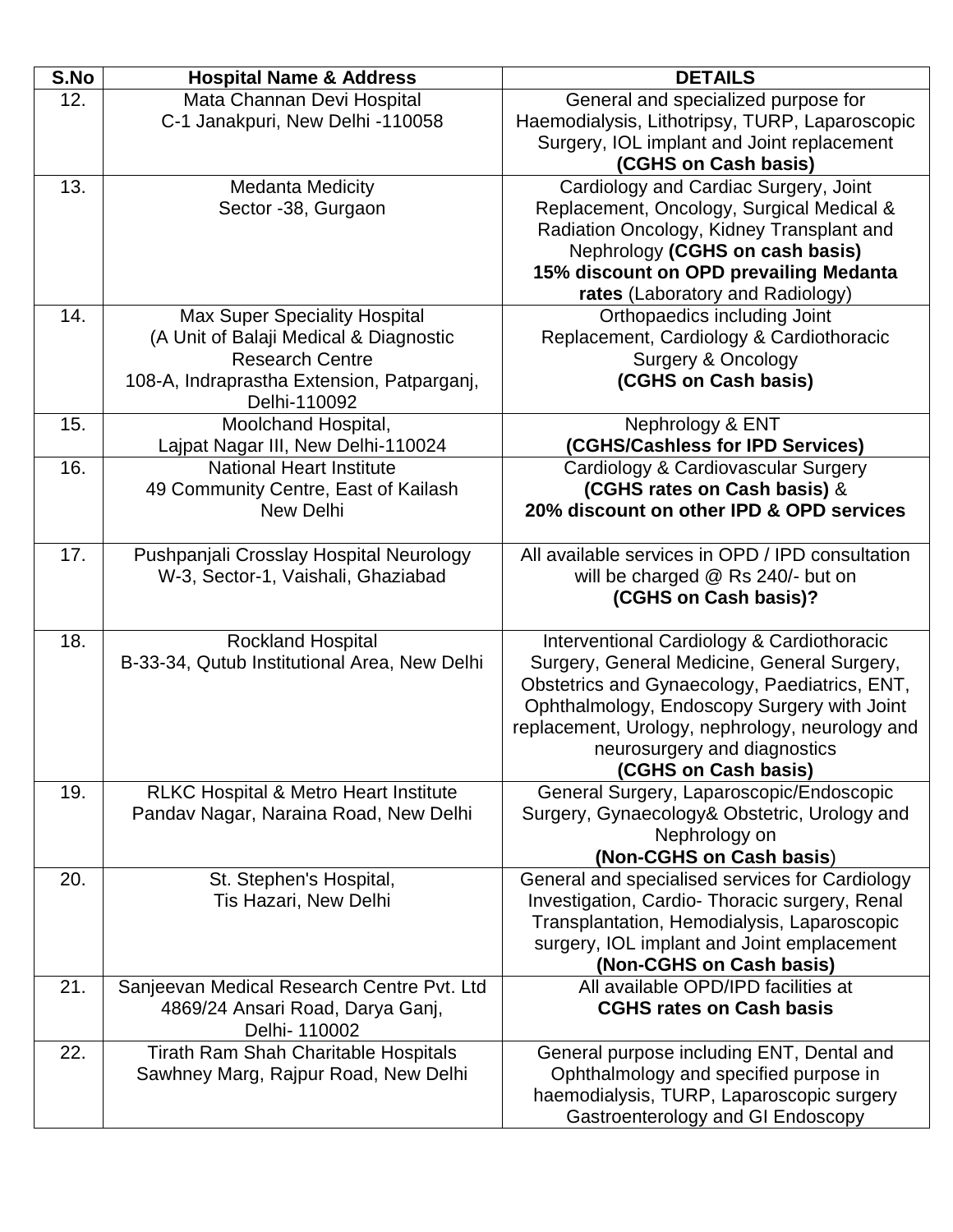| S.No | <b>Hospital Name &amp; Address</b>          | <b>DETAILS</b>                                                                             |
|------|---------------------------------------------|--------------------------------------------------------------------------------------------|
|      |                                             | (Non-CGHS on Cash basis)                                                                   |
| 23.  | (i) Kailash Hospital Ltd,                   | General Medicine, General Surgery, Obstetrics                                              |
|      | H-33 Block, Pocket H, Sector-27, Noida      | and Gynaecology, Paediatrics, Dental,                                                      |
|      |                                             | Ophthalmology, ENT, Cardiology, Dental                                                     |
|      | (ii) Kailash Hospital                       | Ophthalmology, ENT, Cardiology Dental,                                                     |
|      | Plot No 23, Knowledge Park 1, Near Pari     | Gastrointestinal Surgery, Orthopaedic surgery                                              |
|      | Chowk, Greater Noida, Uttar Pradesh-201310  | with Joint replacement, Nephrology including                                               |
|      |                                             | dialysis & Urology Laparoscopic/ Endoscopic                                                |
|      |                                             | Surgery, Medical and surgical oncology and                                                 |
|      |                                             | diagnostics                                                                                |
|      |                                             | (Non-CGHS on Cash basis)                                                                   |
| 24.  | <b>Yashoda Hospital and Research Centre</b> | Cardiology, Joint Replacement and Oncology and                                             |
|      | III-M, Nehru Nagar, Ghaziabad               | Onco-Surgeries (CGHS) on Cash Basis                                                        |
|      |                                             | 15% discount on their Hospital schedule of                                                 |
|      |                                             | charges on all other IPD/OPD services                                                      |
| 25.  | <b>Yashoda Super Speciality Hospital</b>    | Cardiology, Joint Replacement and Oncology and                                             |
|      | H 1, Kaushambi, Ghaziabad, U.P              | Onco-Surgeries (CGHS) on Cash Basis                                                        |
|      |                                             | 15% discount on their Hospital schedule of                                                 |
|      |                                             | charges on all other IPD/OPD services                                                      |
|      |                                             |                                                                                            |
| 26.  | Jamia Hamdard<br>(Hakeem Abdul Hameed       | Gastroenterology & Gynaecology on<br><b>CGHS/Cashless for IPD &amp; CGHS rates for all</b> |
|      | Centenary Hospital), Hamdard Nagar,         | available OPD Services on                                                                  |
|      | <b>New Delhi-110062</b>                     | <b>Cash basis</b>                                                                          |
|      |                                             |                                                                                            |
| 27.  | Delhi ENT Hospital & Research Centre,       | All available IPD & OPD Service                                                            |
|      | FC 51 33/13, Jasola Institutional Area,     | (CGHS on Cash basis)                                                                       |
|      | <b>New Delhi-110025</b>                     |                                                                                            |
|      |                                             |                                                                                            |
| 28.  | Al Shifa Multi Speciality Hospital,         | All available IPD & OPD Service                                                            |
|      | Abdul Fazal Enclave, New Delhi -25          | (CGHS on Cash Basis)                                                                       |
|      |                                             | For outsourced IPD & OPD services                                                          |
|      |                                             | (Non-CGHS on Cash Basis)                                                                   |
| 29.  | Vimhans, Vidyasagar Institute for Mental    | Neurosurgery, Spine Rehabilitation, Occupational                                           |
|      | <b>Health Neuro &amp; Allied Sciences</b>   | Therapy, Internal Medicine, General & Minimal                                              |
|      | 1, Institutional Area, Nehru Nagar          | <b>Invasive Surgery &amp; ENT</b>                                                          |
|      | New Delhi -110065                           | (CGHS/Cashless for IPD Services)                                                           |
| 30.  | Jeewan Hospital & Nursing Home,             | All available IPD & OPD Service                                                            |
|      | Gate No.1 & 2, Jeewan Nagar,                | (CGHS on Cash Basis)                                                                       |
|      | New Delhi-110014                            |                                                                                            |
|      |                                             |                                                                                            |
| 31.  | Holy Family Hospital,                       | All available IPD & OPD Service                                                            |
|      | Okhla Road, New Delhi.-110025               | (Non-CGHS on Cash basis)                                                                   |
|      |                                             |                                                                                            |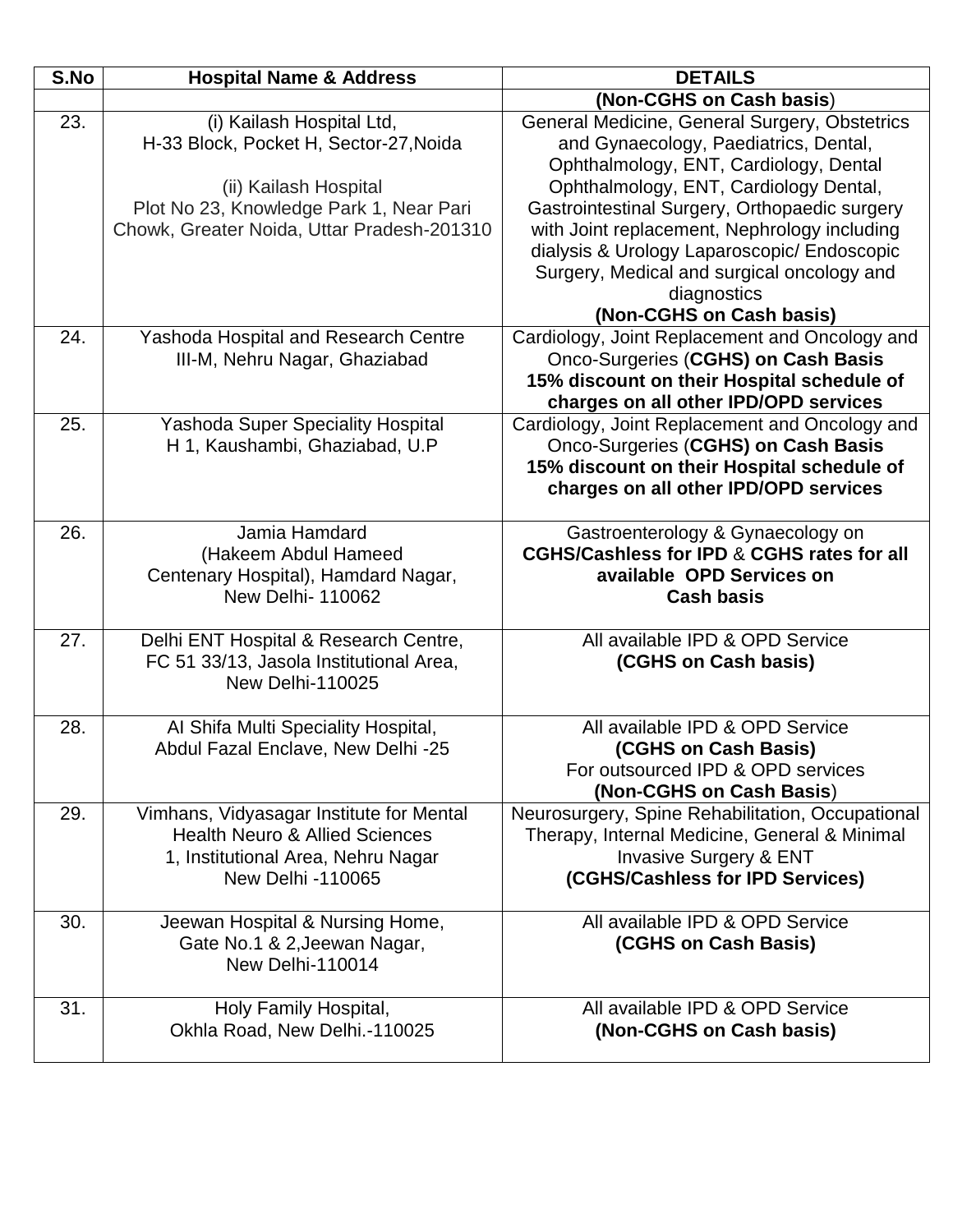| S.No | <b>Hospital Name &amp; Address</b>                                                                             | <b>DETAILS</b>                                                                                                                                                                                                      |  |
|------|----------------------------------------------------------------------------------------------------------------|---------------------------------------------------------------------------------------------------------------------------------------------------------------------------------------------------------------------|--|
| 32.  | Irene Hospital<br>Block DD-23, Kalkaji Extn., Kalkaji<br>New Delhi -110019                                     | Gynaecology & Medicine<br><b>CGHS/ Cashless for IPD Services and CGHS</b><br>rates for all available OPD services on cash<br>basis                                                                                  |  |
| 33.  | Shanti Mukund Hospital<br>2, Institutional Area, Vikas Marg, Delhi-110092                                      | All available IPD & OPD Service<br>(CGHS on Cash basis)                                                                                                                                                             |  |
| 34.  | R. G. Stone Urology & Laparoscopy Hospital<br>F-12, East of Kailash, New Delhi-110065                          | Urology & Other Laparoscopic surgeries<br>(CGHS/Cashless for IPD Services)                                                                                                                                          |  |
| 35.  | Dr. P. N. Behal Skin Institute<br>N- Block, Greater Kailash, Zamrudpur<br>(opp.LSR College), New Delhi-110 048 | All available OPD/IPD treatment on non-CGHS<br>rates on cash basis, only for skin diseases and<br>not for the cosmetic/skin or beauty care cases<br>(Non-CGHS on Cash basis)                                        |  |
| 36.  | Delhi Hospital & Temple Nursing Home<br>1, Ansari Road, Darya Ganj, New Delhi 02                               | All available IPD & OPD treatment<br>(CGHS on Cash basis)                                                                                                                                                           |  |
| 37.  | Jaypee Hospital<br>(A unit of Jaypee Healthcare Ltd.)<br>Wish Town, Sector-128 Noida-201304 (U.P)              | All available <b>IPD services on Cashless</b> and<br>OPD on cash basis on CGHS rates.                                                                                                                               |  |
| 38.  | Pushpawati Singhania Research Institute<br>Press Enclave Marg, Sheikh Sarai II,<br>New Delhi-110017            | Neurology & Neurosurgery, Gastroenterology,<br>High-end G. I. Surgeries, Endocrinology,<br>Gynaecology on Cashless basis for IPD on<br><b>CGHS rates</b><br>All other IPD/OPD on CGHS rates on Cash<br><b>basis</b> |  |
| 39.  | Asian Samra Multi Specialty Hospital<br>C-3/52-53A, Yamuna Vihar, Delhi-110053                                 | All available IPD & OPD treatment<br><b>CGHS on Cash Basis</b>                                                                                                                                                      |  |

#### **Note: The beneficiaries may also visit the following:**

- **1. All Private Hospitals/ Diagnostic Centres approved by the Govt. of India from time to time for CGHS beneficiaries are automatically under empanelment;**
- **2. Any other hospital/ institute with the approval of the Vice Chancellor/ Executive Council.**

**For the list of CGHS empanelled hospitals/diagnostic centres in Delhi, kindly visit official website of CGHS [www.cghs.gov.in.](http://www.cghs.gov.in/)**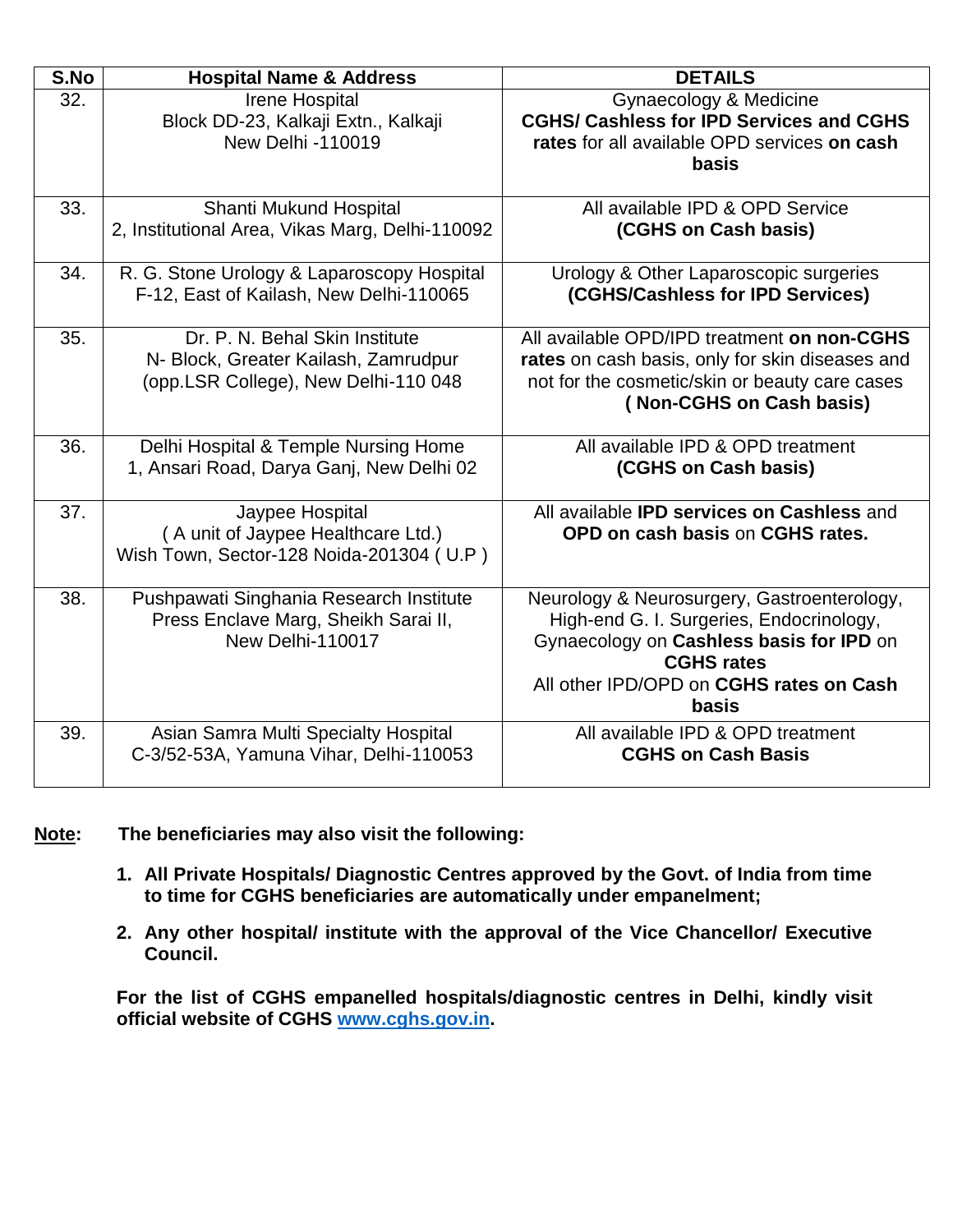### **MEDICAL ATTENDANTS**

| S.NO           | <b>NAME</b>                        | <b>ADDRESS</b>                                                                       |
|----------------|------------------------------------|--------------------------------------------------------------------------------------|
| 1              | Dr.( Mrs.) Bharti Sinha            | 12-A, W.E.A Karol Bagh, New Delhi                                                    |
| $\overline{2}$ | Dr. (Mrs.) Jagdish Trikha          | G-1/13, Malvia Nagar, New Delhi-17                                                   |
| 3              | Dr. (Mrs.) Lata Sood               | 9, Rajpura Road, Delhi                                                               |
| $\overline{4}$ | Dr. (Mrs.) Parveen Chadda          | B-7/4C, Mayur Vihar, Phase-III, Delhi-110091                                         |
| 5              | Dr. (Mrs.) Poonam Sharma           | 69, Khan Market, New Delhi                                                           |
| 6              | Dr. (Mrs.) Radha Rao               | A-2/99, M.I.G. Flats, Paschim Vihar, N. Delhi                                        |
| $\overline{7}$ | Dr. (Mrs.) Raka Singh              | Vaishali, Ghaziabad (UP)                                                             |
| 8              | Dr. (Mrs.) Safia Qureshi           | 243, Kucha Mir Ashiq, Chawri Bazar, Delhi                                            |
| 9              | Dr. (Mrs.) Urmila Batra            | 9652, Islam Gani, Azad Market, Delhi                                                 |
| 10             | Dr. (Mrs.) V. Sundaravatti         | F-31, A.N.I.G. Flats, Hari Nagar, New Delhi                                          |
| 11             | Dr. A. R Gupta                     | 149, DDA Flats, Hauz Khaz, New Delhi                                                 |
| 12             | Dr. Abdul Hannan Qureshi           | 256, Kucha Mir Ashiq, Chawri Bazar, Delhi-110006                                     |
| 13             | Dr. Ajay Kumar                     | Delhi MCGP Clinic 12/92, Geeta Colony, Delhi                                         |
| 14             | Dr. Ajay Kumar Rastogi             | Jaipuria Sunrise Plaza, SC-176, UGF, Indirapuram, Ghaziabad                          |
| 15             | Dr. Ashmi Rijhwani                 | JP-38, Pitampura, Delhi                                                              |
| 16             | Dr. Ashok Kumar Jindia             | B-36/G-III, Dilshad Garden, Delhi                                                    |
| 17             | Dr. B.P. Singh                     | 669, Sector 29, Noida (UP)                                                           |
| 18             | Dr. G.N. Suchwani                  | 22/7, Shakti Nagar, Delhi                                                            |
| 19             | Dr. Gulshan Kumar Ghai             | E-86 A, Vishnu Vihar, New. Delhi                                                     |
| 20             | Dr. Harish Takkar                  | M-2, Kalkaji, New Delhi-110019                                                       |
| 21             | Dr. Jaideep Rohtagi                | Child Welfare Clinic, Nai Sarak, Delhi-110006                                        |
| 22             | Dr. K. Anil Khera                  | 305, Rai Sahib Qtrs. Masjid Moth, New Delhi.                                         |
| 23             | Dr. K. Jayaraman                   | 78 A, Pocket B, Mayur Vihar, Delhi                                                   |
| 24             | Dr. K.B. Bhatia                    | 83, Saini Enclave, Delhi-110092                                                      |
| 25             | Dr. K.B. Rohtagi<br>Dr. K.K. Yadav | R-205, Greater Kailash, Part-I, New Delhi                                            |
| 26<br>27       | Dr. K.R Singh                      | 180, Keshav Block, Guru Ram Dass Nagar, Delhi<br>Sector 12/905, RK. Puram, New Delhi |
| 28             | Dr. Krishna Avtar Gupta            | 234 Pocket 2, Paschim Puri, New Delhi                                                |
| 29             | Dr. M.K. Dogra                     | 64/Sector 14, Faridabad                                                              |
| 30             | Dr. Mala Bhattacharyajee           | 647, Sector-5, Vaishali, Ghaziabad                                                   |
| 31             | Dr. Manoj Kumar Sharma             | Saraswati Vihar, New Delhi                                                           |
| 32             | Dr. Mirza Hasrat                   | 987, Bazar Chitli Qabar, Jama Masjid, Delhi                                          |
| 33             | Dr. Mohinder Kumar Tayagi          | 1/30 A, Mehrauli, New Delhi                                                          |
| 34             | Dr. Moinuddin Bagai                | 2177, Gali Addan, Pahari Bhojla, Delhi-110006                                        |
| 35             | Dr. N.K. Gupta                     | 16/59, Trilok Puri, Delhi-110091                                                     |
| 36             | Dr. Promod Bassu                   | 2143, Roadgran, Lal Kuan, Delhi-110006                                               |
| 37             | Dr. R.K Luthria                    | 13-A, Pocket-I Mayur Vihar, Delhi                                                    |
| 38             | Dr. Rakesh Kumar, MBBS             | D-20, Moti Nagar, New Delhi                                                          |
| 39             | Dr. Ramesh Dhawan, A.S.B           | 118 A, Janakpuri, New Delhi-110056                                                   |
| 40             | Dr. Ramesh Raina                   | 275, South Ext. Appt. Pul Pehladpuri                                                 |
| 41             | Dr. Ravinder Dogra                 | K-113, B                                                                             |
| 42             | Dr. S.C. Singhal                   | C-4F/1, Janakpuri, New Delhi-110058                                                  |
| 43             | Dr. S.K. Bansal                    | Seelampur Market, New Seelampur, Delhi-110053                                        |
| 44             | Dr. Sadullah                       | Jaitpur, Badarpur, New Delhi                                                         |
| 45             | Dr. Sarvosh Kumar                  | 1393, Bazaar Gulian, Jama Masjid, Delhi-110006                                       |
| 46             | Dr. Srinivasan                     | No-4, DDA Shopping Centre, Pocket-III, Mayur                                         |